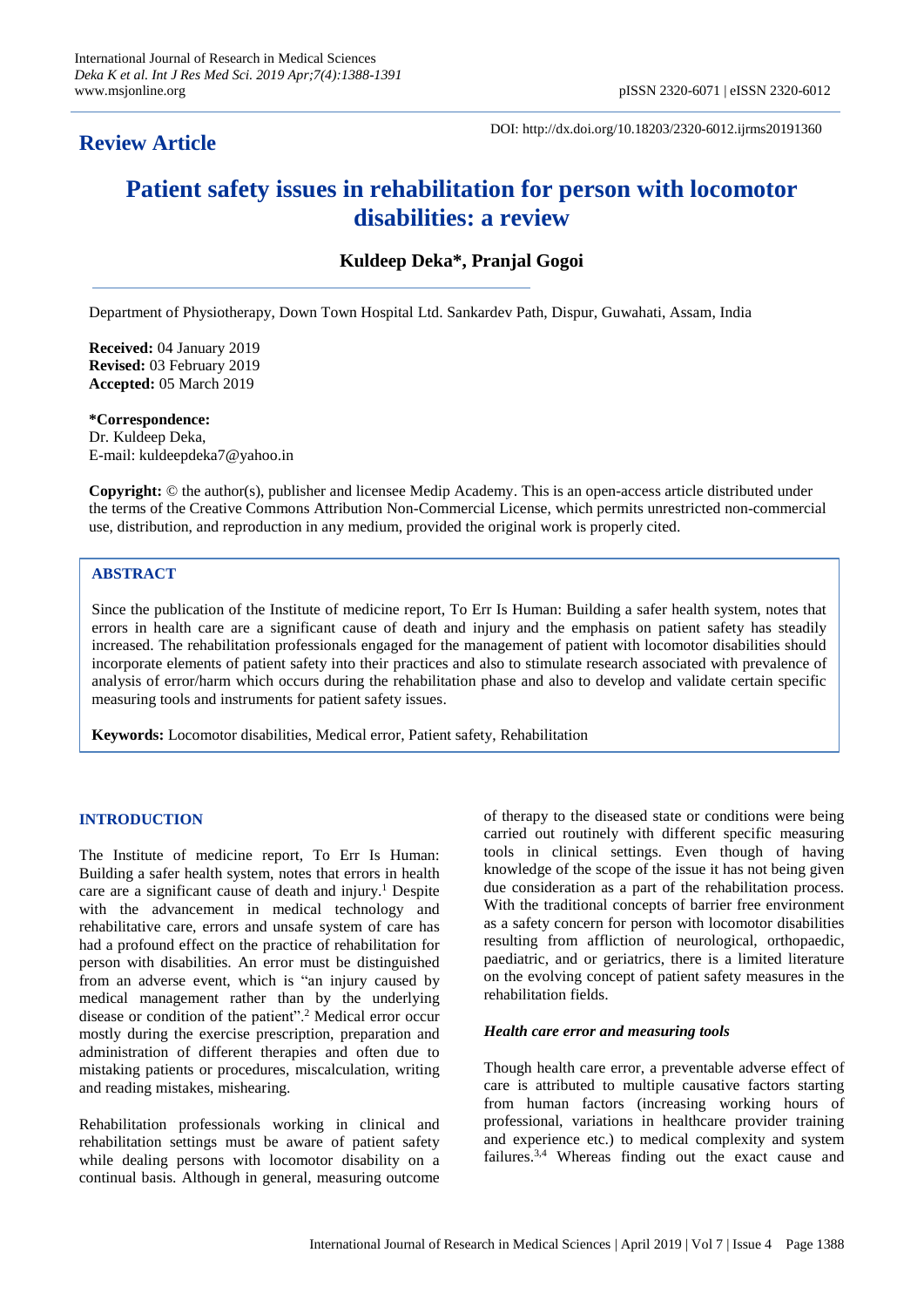remedial measures to minimize the error stands to be technically difficult.

The most common methods for measuring patient safety in hospitals were usually by retrospective chart review, voluntary error reporting systems, automated surveillance and administrative/claims data (AHRQ patient safety indicators). Despite with certain disadvantage for all those methods like the process require labour-intensive, data quality variability due to incomplete clinical information, require electronic data to run automated surveillance etc. Some of the common English version instruments identified for measuring patient safety experiences, outcome and their focus in primary care settings where such as the adverse drug reaction survey, 1999 (adverse drug reaction); prescription safety questionnaire, 2003 (adverse drug reaction); medication risk questionnaire, 2003 (risk of medication related problems); Use of medication questionnaire, 2003 (appropriateness of prescribing); The SEAPS, 2007 (patient safety health beliefs); Out-of-hours patient questionnaire, 2007 (out of hours care); perceptions of medical mistakes, 2010 (medical mistakes); PREOS-PC (practice and patient activation, experiences of safety problems, harm and general perceptions of patient safety).<sup>5,6,7</sup> Among all those instruments none of them had measured the overall patient safety issues and were not applicable for the rehabilitation fields.

# *Rehabilitative care and errors*

The care provided by rehabilitation professionals is generally safe, but adverse events do occur.<sup>8</sup> Some of the commonest adverse events; fall related event, pain and soreness associated with muscle injury, infection due to medical care ,wound infection, decubitus ulcer, hospital acquired pneumonia etc. were more commonly seen in the clinical practices. The clinical risk associated with the treatment of disabled patients should be known and need to be analysed for safety measures by the experienced professional. This type of analysis were not frequent in "patient safety" which attempts to systematize the study of health care risks so that none go unnoticed. It is obvious that knowing these risk factors will help us to organize the measures of prevention against them.

The nature of certain error/fault which commonly occurs in rehabilitation fields while providing care for the person with disabilities like failure to disclose wheelchair fall. false documentation and protecting colleague, poor staffing and fraud, ineffective communication and patient hand-off, forgotten patient, breach of duty and forgiveness, deliberate harm and patient abuse can lead to potential harm which usually goes unnoticed.<sup>9</sup>

Analysis of health care risks in disabled patients can be grouped under three factors - risks associated with the patients themselves, health care professionals and the health care environment which were listed in Table 1.<sup>10</sup>

# **Table 1: Analysis of health care risks in disabled patients.**

| <b>Risks factor</b>                                                    | <b>Analysis</b>                          |
|------------------------------------------------------------------------|------------------------------------------|
| <b>Risks</b><br>associated<br>with the<br>patients<br>themselves       | Disability that affects the              |
|                                                                        | understanding of clinical instructions   |
|                                                                        | Disability that affects perception of    |
|                                                                        | the environment                          |
|                                                                        | Anomalies in the patient's attitude      |
|                                                                        | and/or impulse control                   |
|                                                                        | Deficient basal state of health and      |
|                                                                        | regular medication taken.                |
|                                                                        | Temporarily deficient state of health at |
|                                                                        | the time of treatment.                   |
|                                                                        | Inadequate attitude in the patient's     |
|                                                                        | surrounding environment                  |
| <b>Risks</b><br>associated<br>with the<br>health care<br>professionals | Inadequate level of training and/or      |
|                                                                        | experience                               |
|                                                                        | Inadequate personality and/or poor       |
|                                                                        | communication skills.                    |
|                                                                        | Deficient physical or mental state at    |
|                                                                        | the time of treatment.                   |
| <b>Risks</b><br>associated<br>with the<br>health care<br>environment   | Deficient organization of care:          |
|                                                                        | Improper planning of clinical            |
|                                                                        | appointments.                            |
|                                                                        | Insufficient staff assigned and trained. |
|                                                                        | Deficient handling of clinical           |
|                                                                        | information.                             |
|                                                                        | Non-existence of protocols and/or        |
|                                                                        | instruments to deal with clinical        |
|                                                                        | emergency situations.                    |
|                                                                        | Existence of architectural barriers      |
|                                                                        | and/or improper layout of the            |
|                                                                        | furnishings or clinical apparatus        |
|                                                                        | Environmental conditions (light,         |
|                                                                        | noise, etc.) are inadequate              |

# **DISCUSSION**

With the limited retrieved literature available on patient safety issues in rehabilitation field in India, a conceptual approach for the analysis of patient safety is indispensable. Proposal for a regularised committee for root cause analysis, its corrective and preventive action for the error in the rehabilitation necessitates. Some of the following measures can be proposed to prevent, correct and modify error to improve the quality in rehabilitation for locomotor disabilities-the determination of type and level of disability prior to initiate any treatment, foremost screening the patient for specific diseased state through proper examination and evaluation with appropriate screening tools; to understand, to make aware and to counsel the family members/care-giver regarding the limitation of the rehabilitation outcomes and its prognosis, to set-up the goals of treatment in accordance with the available evidence based practice, periodical follow-up of outcome of treatment, patient/carer satisfaction, measuring quality of life as well as the need for assessing the requirement of assistive aids/devices in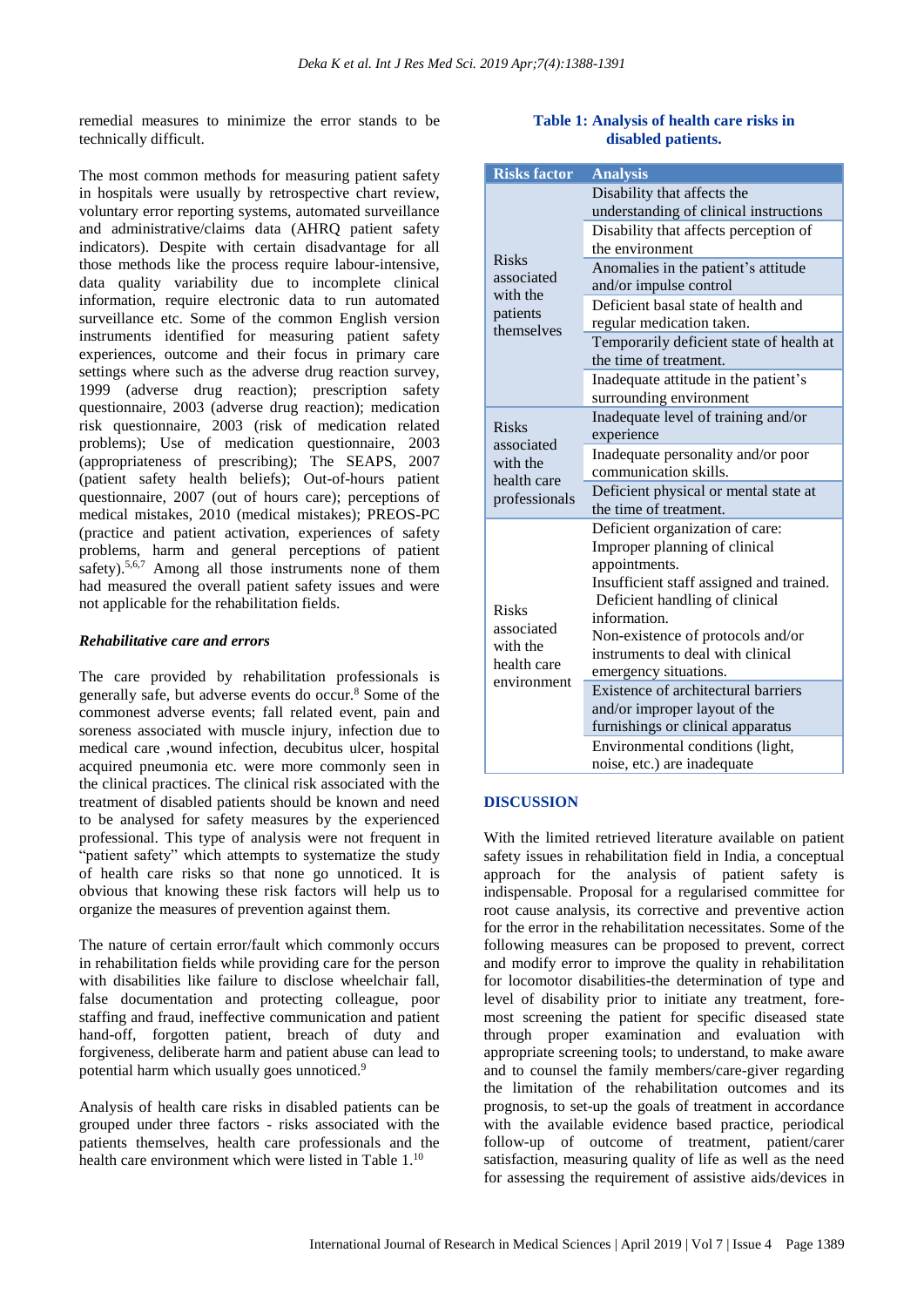order for energy conservation for the person with locomotor disability.

For effective delivery of therapeutic measures with rehabilitative and health-care services – a system that both prevents error from occurring is most important while considering for time sensitive and result oriented improvement of the disability associated with specific diseases. The key elements of a culture of safety include:

- A shared belief that although health care is a highrisk undertaking, delivery processes can be designed to prevent failures and harm to participants;
- An organizational commitment to detecting and analyzing patient injuries and near misses; and
- An environment that balances the need for reporting of events and the need to take disciplinary action.

Improving patient safety requires a multi-phased process beginning with the detection of injuries and near misses and ending with a mechanism for ensuring that improvements in patient safety are maintained.<sup>11</sup> However safety culture is multi-dimensional and usually includes assessment of leadership style, collaboration and co-operation among staff, and front-line professionals, practice of evidence based medicine, adequacy of communication, learning from mistakes and recognition of harm.12-14 In tertiary care centres the communication between the referring physician and rehabilitation professionals for both in-patient and out-patient care services stands as an important tool in directing a beneficial effect as well as minimizing risk to the patient during the treatment sessions.<sup>15</sup> Most importantly, review of the chart of the patient should reflect the red flags in a specified column in order to minimize certain risk, and modifying the factors may prove beneficial. For example, weight bearing state for a post-operative temporary disability following fracture neck of femur such as non weight/partial weight bearing should be always based on surgeon preferences and advices-that need to be strictly followed by rehabilitation professionals like physiotherapist in order to reduce the risk of implant failure, affecting fracture healing etc. and this type of communication between the concerned should always be documented in the patient chart.

Wong CA et al, reported significant positive associations between effective styles of leadership and high levels of patient satisfaction and reduction of adverse effects.<sup>16</sup> Style of leadership such as transformational which is characterized by creating relationships and motivation among health-care members in order to inspire confidence, staff respect and effective communication loyalty, results in improved productive care for patients.17,18 Empirical evidence suggests that improving teamwork may be key to reducing medical error whereas the context of evidence based practice (EBP) improvements in patient safety need to be addressed at each step of the implementation process; piloting the change in practice is essential to determine the fit between the EBP patient safety information/innovation and the setting of care delivery.19-21 Learning from error not just applies to individual staff, but also to teams and to entire organisations associated with rehabilitative care. Although patient centered approaches had been always favourable in prognosis for both temporary and permanent disability.

Although literature provides insight into various prognostic factors but very little is known about the patient who experiences adverse events during their length of hospital stay and out-patient care. Adverse events in rehabilitation fields for locomotor disability patient may be under reported because there is no consensus on the definition. Usually adverse events associated with therapeutic exercises, prosthetic and orthotic application, training for activities of daily living (ADLs), and instrumental activities of daily living (IADLs) goes unnoticed. Adverse patient events can be detected, and their frequency reduced, using multiple detection methods and clinical improvement strategies as part of an integrated clinical risk management program.<sup>22</sup> Generalizability from the examination of events from one urban hospital to other community hospitals or smaller hospitals that are staffed differently or serve less critically ill patients is difficult. Applying lessons learned from one institution may only be partially applicable to others.<sup>23</sup> However, only a few studies have analyzed the relation between safety culture, objective quality and perceived quality by patients.24-26 Despite, the increasing concept of improving quality of life for patients with locomotor disabilities, the culture of patient safety issues were lagging behind with no or under reporting incident. Furthermore, a substantial proportion of adverse events are preventable. Thoroughly, identifying the nature and rate of adverse events associated with rehabilitation, initiatives can be developed to improve care.

Quality assurance and patient safety are closely related, there are very few studies that have analyzed empirically the inter-relationships between the variables. The researches in rehabilitation for patients with locomotor disability were limited in terms of either these variables. Therefore, future research on rehabilitation sciences needs development and validation of specific measuring tools and instruments for risk factor analysis and issues related to patient safety which will indirectly improve the quality of treatment as well as the well-being state of patients.

# **CONCLUSION**

In fact, learning new concepts and knowledge for patient safety and strategies, thereby preventing harm by making necessary practice changes and managing error may contribute to create a safety environment for patient with locomotor disabilities. With the advent of modern medical technology and standardized outcome measures for screening various key parameters for specific diseased conditions, there is a necessity for rehabilitation